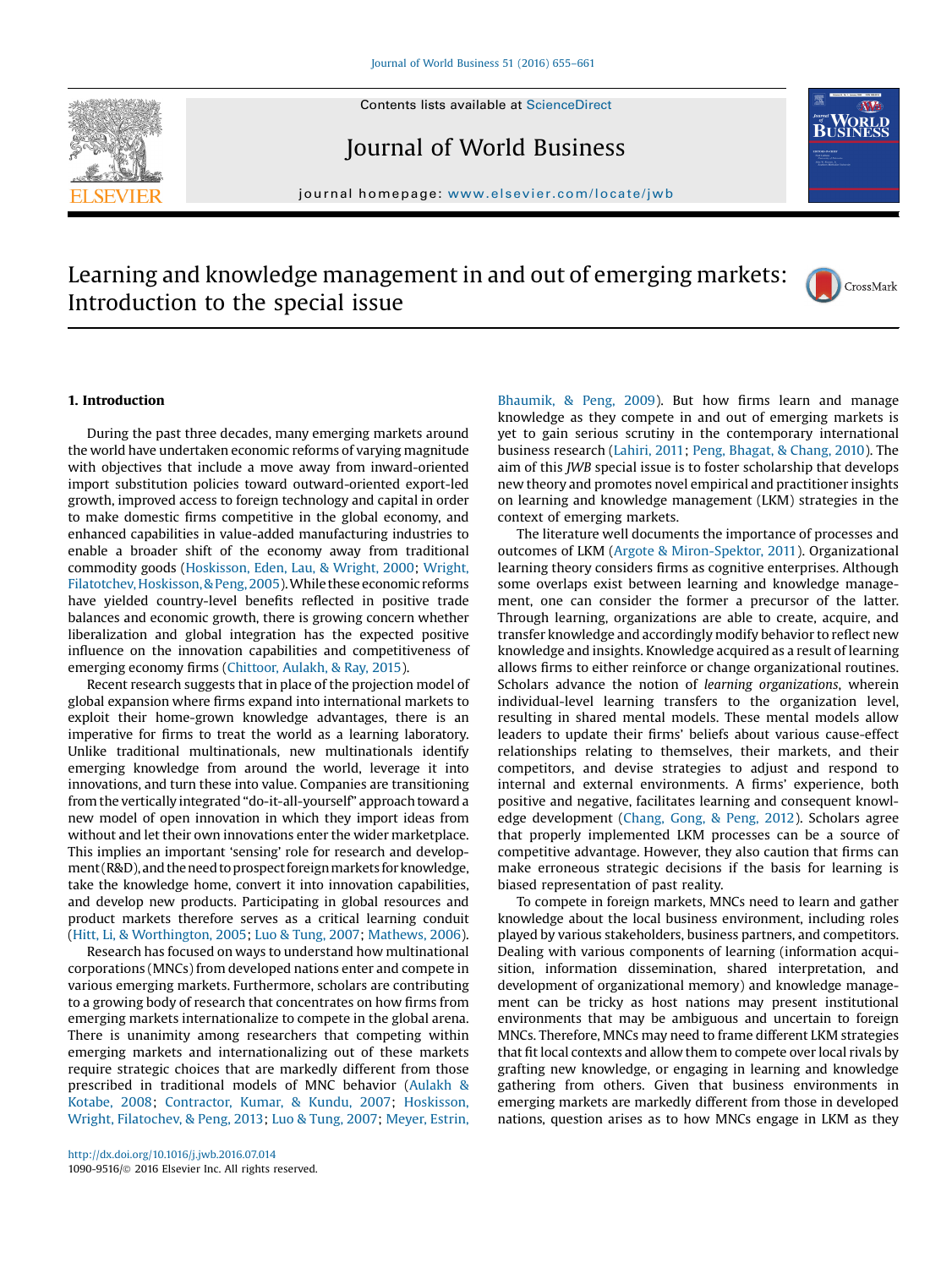compete in and out of emerging markets and whether LKM processes differ owing to differences in MNCs' home market attributes.

This special issue comprises scholarly contributions that advance understanding of LKM strategies deployed by both firms operating in and out of emerging markets. In particular, the intent is that submissions address the following issues: How do developed nation MNCs (DMNCs) learn and build knowledge from their prior entries into emerging markets? What strategies and structures do DMNCs employ to use existing knowledge to compete in emerging markets? How do emerging-market MNCs (EMNCs) learn and build knowledge from their prior internationalization moves out of their home markets? What strategies and structures do EMNCs employ to use existing knowledge to compete in developed markets or other emerging markets [\(Peng,](#page-6-0) 2012)? How do DMNCs and EMNCs organize resources and capabilities (Lahiri, Kedia, & [Mukherjee,](#page-6-0) 2012) to efficiently formulate and implement LKM strategies?

The response to our call for papers was 34 manuscripts focusing on the general themes outlined above. After the first round of revision, eight papers were selected for further consideration based on the comments of reviewers (three per submitted paper, see [Appendix](#page-5-0) A), and the authors were asked to make final revisions and resubmit. Six of these papers appear in the special issue. While these six articles do not discuss all the issues we outlined in the call for papers, given their diverse geographical context, theoretical foundations, and methodological approaches, collectively they provide important insights related to knowledge management, innovation, learning, and competitive advantage related to emerging markets. Before discussing the specific contributions of each article, we first provide a broad overview of the research streams focusing on knowledge management and learning in emerging markets (or developing economies).

# 2. Innovation, learning, and knowledge management in developing/emerging economies<sup>1</sup>

In order to catch up with developed economies in technology development, developing countries have long sought to use national policies to stimulate international technology transfer and domestic absorption of advanced technologies ([Hoekmana,](#page-6-0) [Maskusa,](#page-6-0) & Saggia, 2005). Accordingly, there is a strong tradition in development studies, economics, and management literature to understand both macro- and micro-level factors related to innovation and development (e.g., [Abramovitz,](#page-6-0) 1986; Kim, 1997; Lall, 1992; Li & [Kozhikode,](#page-6-0) 2008; Nelson & Pack, 1999; Nelson, [2005](#page-6-0)). This literature falls under three broad themes: nationallevel innovation, innovation and learning through spillovers, and learning by doing. Below we discuss the major underpinning of each theme, fully acknowledging that these are not mutually exclusive categories and that there are interconnections between the themes and their units of analyses. The underlying commonality in all the themes is that developing economies need to have access to international know-how in order to catch up with the innovation frontier. For instance, according to [Nelson](#page-6-0) (2008, p. 5), "[f]or countries aiming to catch up, the basic challenge is to learn to master new ways of doing things . . . . The innovation in catching up involves bringing in and learning to master ways of doing things that may have been used for some time in the advanced economies of the world, even though they are new for the country or region catching up." However, the vehicles through which developing economies access international/global knowledge differ across the three themes in the literature.

## 2.1. National policies and innovation regimes

The first theme related to innovation and learning in developing countries focuses on national policies related to moving countries toward greater industrialization, which necessarily entails moving up the technology frontier. Based on the success of newly industrialized countries (NICs) in the 1970s and 1980s, studies examine how these countries quickly move toward export-led growth and the associated impact on economic development. For instance, Lall [\(1992\)](#page-6-0) suggests that national technological capabilities in some of these countries were the outcome of interplay of incentive structures (related to macroeconomics, factor markets, and competition) with human resources, technological effort, and institutions. Since each of these may be underdeveloped in developing economies, the role of government in making corrective interventions becomes important. This idea of government playing a key mediating role in facilitating technology capabilities is fully explored by Kim [\(1997\)](#page-6-0) in examining the developmental state behind the growth model of South Korea (also see [Kohli,](#page-6-0) 2004). This line of thinking is rooted in what [Nelson](#page-6-0) [\(2005\)](#page-6-0) characterizes as the accumulation theoretical approaches which see learning and economic growth in developing economies coming mainly through government investments in physical and human capital in order to absorb and adapt imported technological know-how ([Abramovitz,](#page-6-0) 1986; Chittoor et al., 2015; Kim 1997). According to Lall [\(1992,](#page-6-0) p. 180), "South Korea has developed arguably the most advanced and competitive base of technological capabilities in the developing world, drawing on foreign technology mainly in non-equity forms (i.e., by capital goods imports, licensing, and minority foreign ventures . . . )" while "Singapore, in contrast, relied entirely on technology generated elsewhere, but intervened (selectively) to induce investors to move up the technological scale and (functionally) to provide a well-trained workforce." Much of this research stream examined the technology and innovation aspects during the period when developing economies practiced some form of import-substitution industrialization and where technology imports in mainly capital goods and arms-length know-how facilitated the development of national level technological regimes.

The above discussed theme of research provided important understanding of national- level technological trajectories and was instrumental in understanding how erstwhile developing economies transitioned to NICs through economic development facilitated by export orientation. However, the level of analysis is at the country level and emphasizes the primacy of the state as the vehicle that facilitates access and absorption of imported know-how. These accumulation theories have been criticized on the grounds that they "pay little explicit attention to firms, seeing their behavior as being determined basically by the environment – the incentives and constraints – they face, which determines the actions that are most profitable" [\(Nelson,](#page-6-0) 2005, p. 42). Accordingly, a substantial body of research has developed around evolutionary and behavioral theories of the firm (termed assimilation theories), which stress innovation, learning, and entrepreneurship in developing economies through the lens of 'learning by doing' [\(Lall,1997;](#page-6-0) Nelson, 2005). We discuss the major insights from this theme below.

## 2.2. Knowledge transfer through spillovers

A second prominent theme in learning and knowledge management in developing economies relates to the spillover

 $1$  We use the terms developing economies and emerging markets interchangeably. While recent articulations in the academic literature and popular press distinguish emerging markets based on high and persistent growth rates, we believe that the issues related to institutional development, absorptive capacities, and learning and knowledge management persist in most non-OECD countries and, therefore, implications from the papers in the special issue apply to a broad definition of developing economies.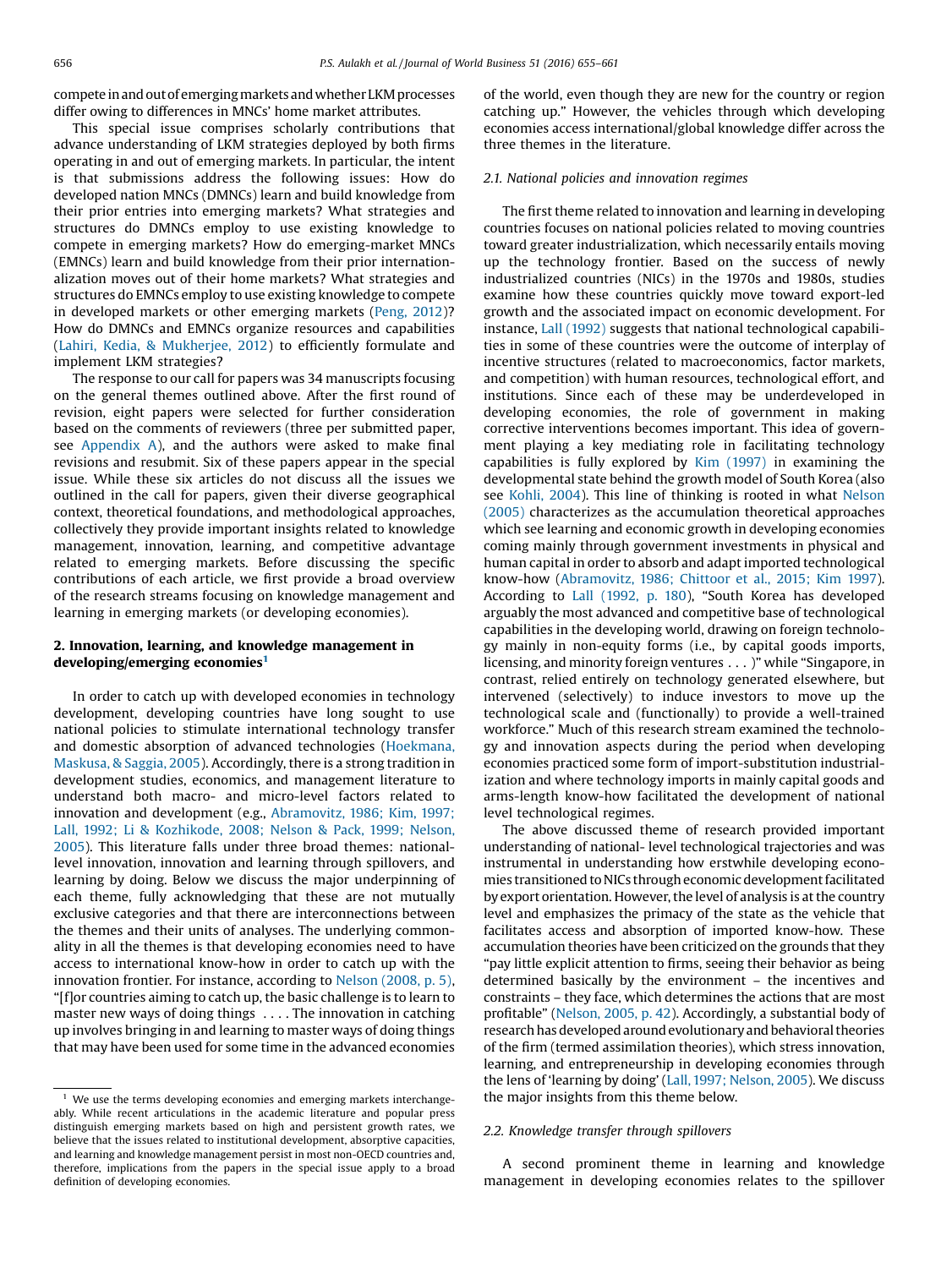effects of the presence of foreign MNCs in local markets. Since the 1980s, there has been a general trend of market liberalization and, to a certain extent, privatization in a large number of developing economies. One major motivation behind liberalization is to increase inward foreign direct investment (FDI) in key industries. With the growth of FDI into developing markets, especially by advanced country MNCs setting up operations in developing country markets, there has been an active stream of research that examines whether the know-how associated with such FDI benefits developing economy firms. Placed in the context of spillover effects, this stream of research identifies conditions under which "[a]n MNE's investment in a country enables local enterprises to observe its technologies, organizational practices, and strategies and to imitate these techniques in their own operations" ([Spencer,](#page-6-0) 2008, p. 342). Labeled as demonstration effect, these positive spillovers lead to internalization of know-how by local firms that manifests in increased productivity. However, research also suggests the crowding out of local firms whereby MNCs, with greater resource endowments, limit access to critical but scarce resources to local firms and, thus, their superior capabilities may drive out local firms from an industry. [Spencer](#page-6-0) (2008) develops some theoretical arguments as to when the positive and negative spillovers will occur in developing economies. Her model primarily outlines the activities of MNCs and the institutional context as determinants of horizontal spillovers to local firms. [Meyer](#page-6-0) and Sinani [\(2009\)](#page-6-0) perform a meta-analysis of published empirical studies to examine the effect of inward FDI on positive spillovers to recipient countries. Using a country's level of development in terms of income, institutional framework, and human capital, they find a curvilinear relationship between level of development and positive spillovers, i.e., "very poor and very rich countries appear to benefit most from inward FDI" (Meyer & Sinani, 2009, [p.1089\)](#page-6-0). The authors attribute the spillover benefits to the awareness, motivation, and capability of local firms to react to the presence of foreign entry and the technology gap that exists between foreign and local firms. [Criscuolo](#page-6-0) and Narula (2008) combine the arguments of the accumulation theories with behavioral theory insights related to absorptive capacity to examine the relationships between national absorptive capacity, technology gap, and spillover effects of inward FDI. While the spillover literature uses MNC characteristics (rather than developing economy firm characteristics) and the institutional context of the FDI as determinants of spillover effects, it extends the first theme of research by focusing on the potential of knowledge flows and learning among organizations.

## 2.3. Learning-by-doing and knowledge management

The third theme in the literature related to knowledge management and innovation in developing countries focuses on 'learning by doing' at the firm-level unit of analysis. The precursor to this stream of research is the "learning by exporting" literature in economics and development studies that examine how exporting influences innovation capabilities (see [Wagner,](#page-6-0) 2007 for a review of this literature). Given the firm-level analysis of this stream of research, the theoretical underpinnings are rooted in learning, evolutionary, and behavioral theories of the firm [\(Argote](#page-6-0) & [Miron-Spektor,](#page-6-0) 2011; [Crossan,](#page-6-0) Lane, & White, 1999; [Easterby-](#page-6-0)[Smith,](#page-6-0) Lyles, & Tsang, 2008). According to Lall [\(1992,](#page-6-0) p. 166), "[t]he starting point of these theories is that firms cannot be taken to operate on a common production function. Firms do not share technological knowledge equally, nor is this knowledge easily imitated by or transferred across firms. Transfer necessarily requires learning because technologies are tacit, and their underlying principles are not always clearly understood." Thus, the characteristics of the firms, their learning strategies, absorptive capacities, internal processes, etc. become important determinants of accessing and internalizing external know-how. One substantial substream of research within the learning by doing literature, especially in the context of emerging economies, deals with understanding the knowledge transfer mechanisms through interorganizational alliances (Dhanaraj, Lyles, [Steensma,](#page-6-0) & Tihany, [2004](#page-6-0); [Easterby-Smith](#page-6-0) et al., 2008). In fact, some of the empirical context of these studies is rooted in public policy choices made by a number of liberalizing developing economies to force MNC entrants to form joint ventures or strategic alliances with indigenous firms in order to facilitate knowledge spillovers.

Besides the inter-organizational alliances with developed country firms as a conduit for knowledge transfer and learning, an active area of research in the context of emerging markets is the phenomenon of emerging market multinationals, especially those internationalizing through high commitment modes of entry including foreign acquisitions. There is an active debate in the international business literature about whether the internationalization paths of these firms conform to the traditional theories of the multinational firms. While this debate is ongoing, there is general agreement in the literature that the motivation behind the rapid internationalization of emerging market firms is more exploratory in nature. In fact, the springboard (Luo & [Tung,](#page-6-0) 2007) and the linkage, leverage, and learning [\(Mathews,](#page-6-0) 2006) frameworks explaining the emerging market multinationals are predicated on the learning and the associated knowledge transfer motivations behind the unique trajectories of emerging economy firms. A number of studies attribute the unconventional paths of emerging economy firms' internationalization, including expanding to institutionally distant markets and using high-risk entry modes such as acquisitions (Gubbi, Aulakh, Ray, Sarkar, & [Chittoor,](#page-6-0) [2010](#page-6-0)), to knowledge acquisition being their primary motivation. However, there is relatively less work on understanding the mechanisms through which the acquired knowledge transfers and internalizes. Thus, with its focus on firm-level analysis, the learning by doing literature has the potential to complement the assimilation and spillover themes of research, especially related to micro-level analysis of learning and knowledge management. The six papers in this special issue primarily use the learning by doing research approach to understand knowledge management in and out of emerging markets. However, some allude to the other two themes in elaborating fine-grained mechanisms of knowledge management and learning strategies. We summarize these papers in [Table](#page-3-0) 1 and we discuss their main focus and findings below.

### 3. Papers in the special issue

As discussed above, the three themes related to learning and innovation highlight the need for emerging markets to access and internalize foreign-based knowledge, whether it is through selective intervention in technology factor markets (i.e., selectively facilitating imports of technology and know-how), spillovers through inward FDI, or learning through export orientation. While macro-level evidence suggests that the liberalized trade and investment regimes in developing economies have attracted increased R&D investments by established multinationals ([U.N.](#page-6-0) World [Investment](#page-6-0) Report, 2005) and there have been increased flows for foreign technology and know-how, there are concerns about whether such access to international know-how has induced investments in innovation of developing economy firms. Literature highlights that increased access to global technology markets may lead to a concurrent decline in innovation efforts by indigenous firms, either because of a substitution effect whereby easy access to externally developed technology substitutes for in-house investments in innovation (Kumar & [Aggarwal,](#page-6-0) 2005), or because of local firms' psychological and economic dependence on foreign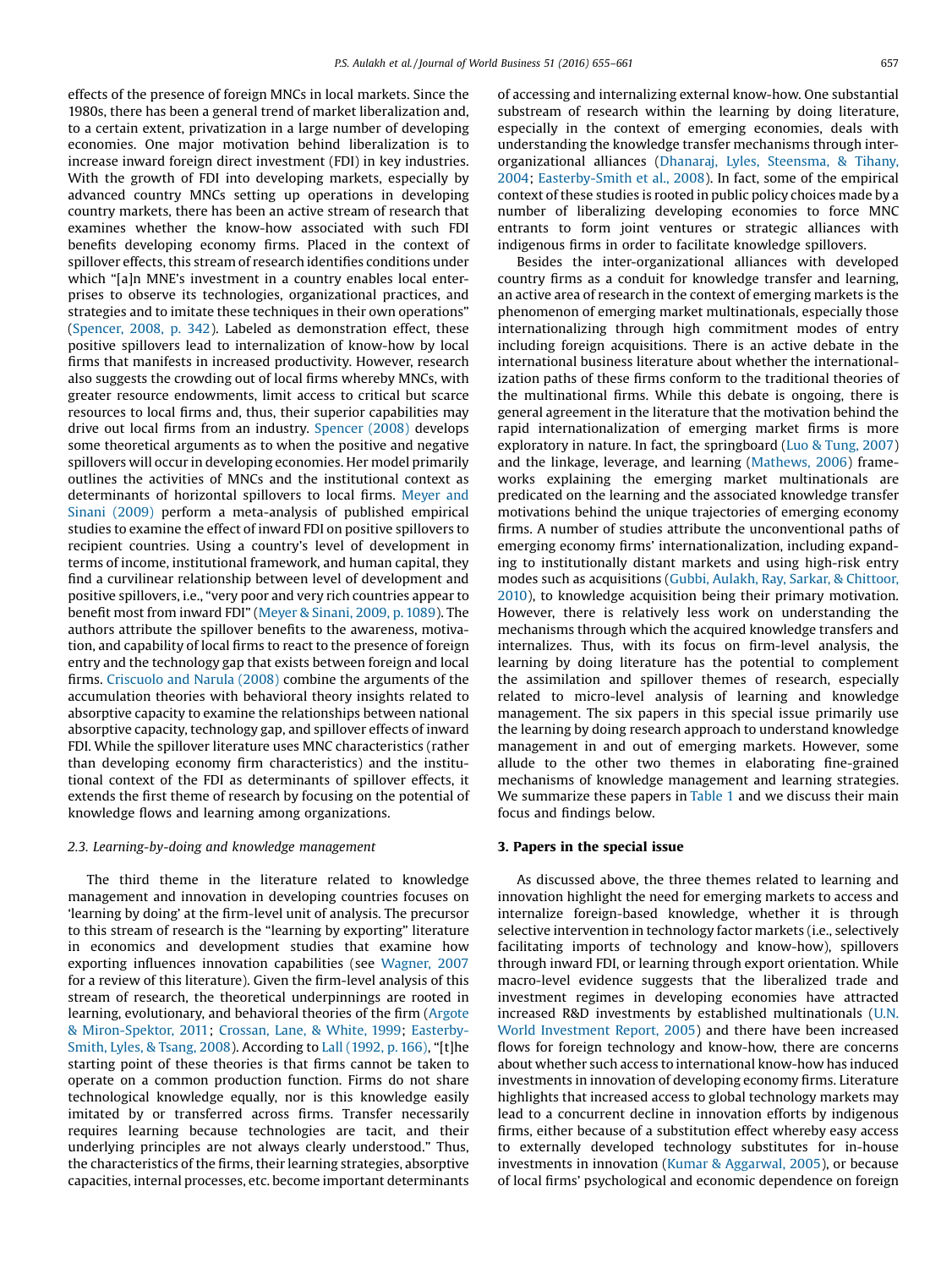<span id="page-3-0"></span>partners for know-how creates a disincentive to invest in innovation ([Wang,](#page-6-0) 2005).

# 3.1. Complementarity of external and internal knowledge management

The question as to whether external knowledge complements or substitutes in-house innovation efforts by emerging economy firms is addressed through the quantitative paper of Jiang, [Branzei,](#page-6-0) and Xia [\(2016\)](#page-6-0) in this issue. The authors address how internationalization choices help EMNCs transition from external knowledge dependence to internal knowledge-based self-sufficiency. Relying on theories of indigenous innovation and knowledge management, and utilizing a sample of Chinese manufacturing firms drawn from 1998 to 2007 census datasets, the authors develop and test seven hypotheses. Their testing of the moderation effect of foreign equity and export orientation on the relationship between knowledge and indigenous innovation suggests that while firms' export orientation incentivizes investments in internal knowledge, foreign equity dis-incentivizes such investments. The paper's main contribution lies in explaining how progressive engagement in international transactions gradually shifts Chinese firms' reliance from external to internal knowledge and impacts indigenous innovation outcomes. Since innovation is an important aspect of firms' competitiveness and growth, this paper adds value

by shedding light on knowledge and innovation in Chinese firms. The paper also contributes to public policy choices regarding the relative impact of pushing the export orientation of local firms versus allowing access to foreign knowledge by forcing foreign firms to share knowledge by investing in local firms.

The recent literature on emerging market multinationals converges on the idea that the unconventional internationalization path of these firms is motivated by access to top strategic resources including technological and market know-how. An increasing trend related to this is the aggressive cross-border acquisitions (CBA) by emerging market firms including those in developed markets (some high-profile CBAs include Lenovo's acquisition of IBM's computer division and Tata's acquisitions of Jaguar and Landrover) ([Gubbi](#page-6-0) et al., 2010). The literature also has highlighted that EMNCs do not possess the traditional competitive advantages identified on in the study of traditional MNCs. This poses an important question: what type of emerging market firms (given their lack of traditional advantages) are likely to undertake CBAs, that is, do firms need some base advantages to be able to access know-how through CBAs. The paper by [Buckley,](#page-6-0) Munjal, Enderwick, and [Forsans](#page-6-0) (2016) examines EMNC internationalization through CBAs. Using a sample of 1138 acquisitions undertaken by 515 Indian MNEs during the period of 2000–2013, the authors show that EMNCs possess interface competence and are able to combine in-house resources with experiential market knowledge

Table 1

Summary of Articles in the Special Issue.

| Authors                          | Research focus                                                                                                | Theoretical<br>foundations                                                                          | Setting                                  | Approach     | Data sources and<br>methodology                                                                                                                                                                                                    | Main findings                                                                                                                                                                                                                                                                                                             |
|----------------------------------|---------------------------------------------------------------------------------------------------------------|-----------------------------------------------------------------------------------------------------|------------------------------------------|--------------|------------------------------------------------------------------------------------------------------------------------------------------------------------------------------------------------------------------------------------|---------------------------------------------------------------------------------------------------------------------------------------------------------------------------------------------------------------------------------------------------------------------------------------------------------------------------|
| Jiang,<br>Branzei,<br>& Xia      | Internationalization,<br>internal and external<br>knowledge, and<br>indigenous innovation                     | Theories of indigenous<br>innovation and<br>interplay between<br>external and internal<br>knowledge | China                                    |              | Quantitative -1998-2007 census dataset<br>of Chinese manufacturing<br>firms.<br>-Use of Generalized<br><b>Estimating Equations (GEE)</b><br>adopting STATA 12.0 XTGEE<br>regression.                                               | Investments in internal knowledge is<br>incentivized by export orientation and dis-<br>incentivized by foreign equity in Chinese<br>firms                                                                                                                                                                                 |
| Buckley,<br>Munjal,<br>& Forsans | In-house resource,<br>experiential and non-<br>Enderwick, experiential knowledge,<br>cross-border acquisition | Uppsala model and<br>Global factory model                                                           | India                                    | Quantitative | $-2000$ to 2013 archival data<br>from Thomson One Banker<br>and Prowess databases.<br>-Use of Panel data set.<br>Generalized Least Square<br>method and Negative<br><b>Binomial</b> method                                         | Cross-border acquisitions are facilitated by<br>a combination of in-house resources with<br>experiential market knowledge and<br>externally sourced technological<br>knowledge                                                                                                                                            |
| Rui, Cuervo-<br>Cazurra.<br>& Un | Learning-by-doing<br>processes, country-of-<br>origin and capability<br>upgrading to<br>international level   | Learning-by-doing and China<br>capability upgrading                                                 |                                          | Qualitative  | -Documents (annual<br>reports, web sites etc.), field<br>observations, and semi-<br>structured interviews<br>-In-depth case study of a<br>Chinese construction firm                                                                | Learning-by-doing involves four distinct<br>processes and country-of origin influences<br>learning-by doing                                                                                                                                                                                                               |
| Bilgili, Kedia,<br>& Bilgili     | Resource environment,<br>learning strategies,<br>knowledge source, and<br>absorptive capacity                 | Organizational<br>learning                                                                          | Three<br>types of<br>emerging<br>markets | Conceptual   | <b>NA</b>                                                                                                                                                                                                                          | Develops a framework that outlines how<br>firms' home country environment<br>influences absorptive capacity by<br>necessitating appropriate learning<br>strategies and sources of new knowledge                                                                                                                           |
| Shipman                          | Rui, Zhang, & Knowledge transfer<br>amongst emerging<br>markets                                               | Theory of knowledge<br>transfer including<br>composition-based<br>view (CBV)                        | Africa                                   | Qualitative  | $-$ Documentation (annual<br>reports, market analysis<br>etc.), fieldwork observations<br>and interviews<br>- Case studies of 19 Chinese<br>MNCs that carried out<br>infrastructure projects in<br>Africa between 2008 and<br>2015 | The resultant "relevant knowledge recipient<br>ownership model" contributes to<br>knowledge transfer theory by describing<br>and explaining the new type of knowledge<br>and its distinct form of transfer associated<br>with EMNCs.                                                                                      |
| Kotabe &<br>Kothari              | Paths to building<br>competitive advantage<br>in developed countries                                          | Institutional<br>environment and firms'<br>competitive advantage                                    | India and<br>China                       | Qualitative  | -Historical longitudinal<br>analysis of 16 firms from<br>7 industries using<br>documents from 1950-2008<br>- Computer-assisted,<br>network-based text analysis                                                                     | EMNCs' evolutionary paths to building<br>competitive advantage from home market<br>to developed countries is based on EMNCs'<br>ability to (a) acquire and absorb resources to<br>build own advantage, and (b) find new<br>market niches and enhance innovation<br>capabilities to overcome liability of<br>emergingness. |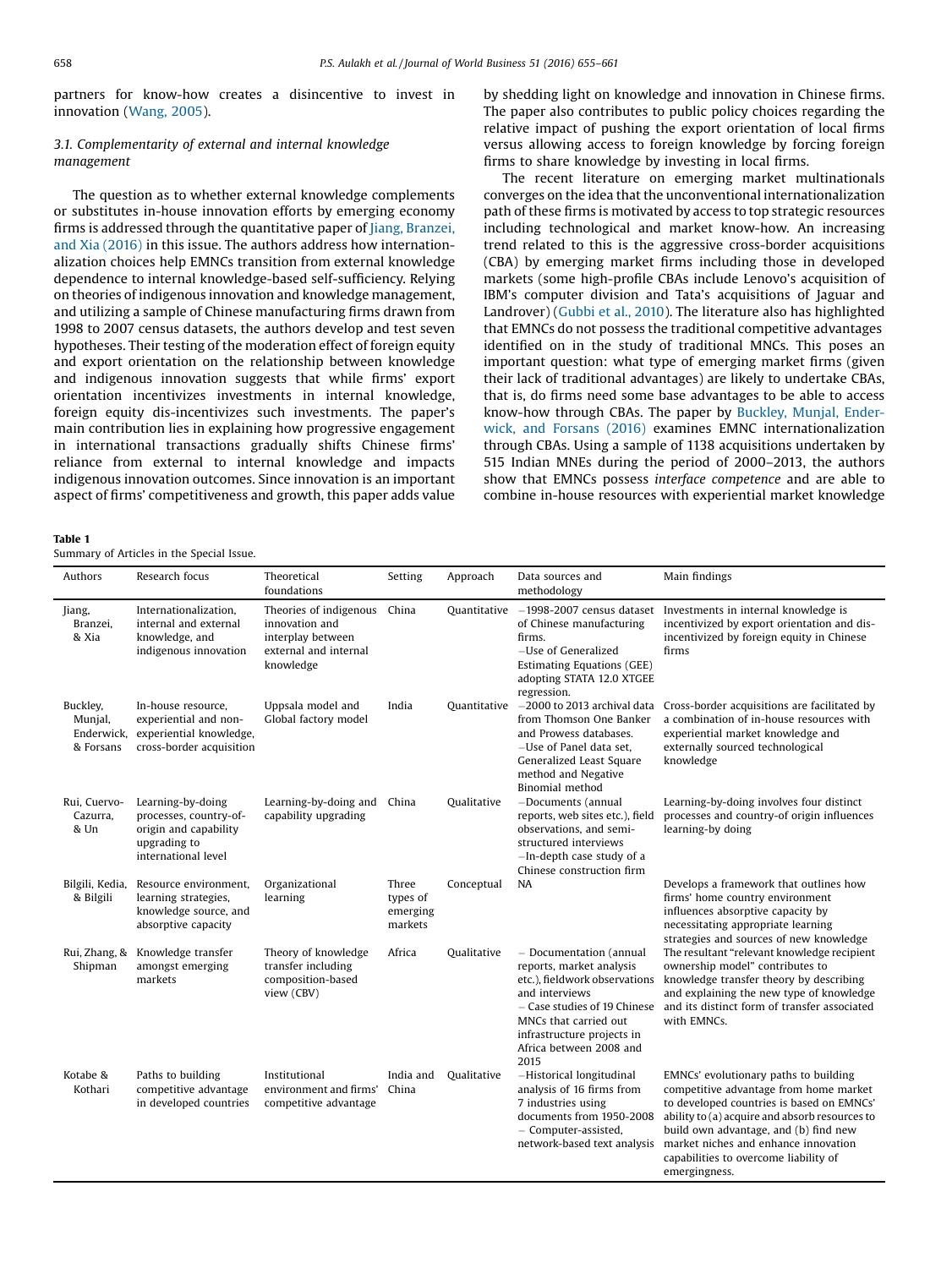and externally sourced technological knowledge to undertake CBAs. The authors explain that while experiential market knowledge helps to identify opportunities and constraints for overseas acquisition, externally sourced technological knowledge augments the technological competence possessed by the firm. To conduct their research, the authors utilize the Uppsala model of internationalization and the Global Factory model. This paper's primary contribution lies in explaining how knowledge management matters as a precursor to CBAs.

## 3.2. Organizational processes and knowledge management

While the first two papers in the special issue examine the relationship between external and in-house knowledge generation in developing economies, Rui, [Cuervo-Cazurra,](#page-6-0) and Un (2016) use a qualitative methodology to understand the internal processes used by emerging market firms in pursuing learning-by-doing and capability upgrading to international levels. The authors conduct an in-depth case study of a large Chinese construction firm (CSCEC) and explain how learning-by-doing entails four processes: integration, trial and error, repetition, and extension. In addition, the authors explain how particular attributes of emerging markets modify the relationships between the four learning-by-doing processes and the upgrading of capabilities. The authors develop seven propositions that could serve as a framework for future empirical studies in different geographical contexts. Their article makes important contributions to both the learning and emerging market literature. In particular, by going in-depth into the finegrained processes and linking those to the specific characteristics of emerging markets, this article allows future research to develop context-specific hypotheses to further probe the processes and boundary conditions underlying the learning by doing approaches identified in the literature.

Besides the importance of resources and capabilities as precursors and outcomes of participating in international factor markets, the internalization of external knowledge and having effective knowledge management strategies depends on the firms' ability to effectively identify, access, and internalize relevant knowledge—in other words, by successfully utilizing its absorptive capacity. The conceptual article by Bilgili, Kedia, and Bilgili [\(2016\)](#page-6-0) focuses on EMNCs' learning strategies and absorptive capacity development. Using an organizational learning perspective, the authors develop a framework that explains how the environmental factors of firms' home countries (institutional development and factor market development) influence the choice of learning strategies. The authors suggest that firms' institutional factors can be low, medium, or high, and their learning strategies can be duplicative imitation, creative imitation, and innovation. The authors elaborate how firms can search for internal or external sources of new knowledge (or a combination thereof) to obtain a low, moderate, or high form of absorptive capacity. The discussion covers three types of economies: traditional emerging market economies, mid-range emerging market economies and developed economies. The authors develop six propositions to summarize their main arguments. The article is interesting since (a) absorptive capacity is important for EMNCs' growth, competitiveness, and survival, and (b) research is lacking on how these firms develop absorptive capacity utilizing learning and various knowledge sources.

#### 3.3. Knowledge flows and competitive advantage

Much of the literature on knowledge management in emerging markets focuses on accessing know-how from advanced economies and employing it to adapt to local markets or use it as a springboard for indigenous innovation. The assumption here is that the knowledge flows from the North (developed economies) to the South (developing economies). However, there has been a strong tradition of South–South flows of factors of production as reflected in the literature on third-world multinationals ([Aulakh,](#page-6-0) [2007](#page-6-0)) and, more recently, on investments by large emerging market firms in other developing economies (for example, Chinese overseas investments in developing economies, Mahindra & Mahindra Limited investing in auto manufacturing in South Africa, etc). There is relatively little research on how South-South knowledge flows. Rui, Zhang, and [Shipman](#page-6-0) (2016), contribute to this gap in the literature by examining the types of knowledge emerging market multinationals transfer to other emerging markets and the mechanisms through which such knowledge is transferred. They base their research on case studies of 19 Chinese MNCs that carried out infrastructure projects in Africa between the period 2008 and 2015. Utilizing theories of knowledge transfer including the composition-based view (CBV), the authors identify a new type of knowledge (relevant knowledge) and a new model of transfer (recipient ownership) that are associated with EMNCs. The authors develop a relevant knowledge recipient ownership model that suggests EMNCs create competitiveness in emerging markets from distinct characteristics of their relevant knowledge (applicability, assimilability, and affordability) and recipient-driven transfer (selection, scrutiny, and synthesis). The authors develop seven propositions in their paper to summarize their main points.

Since a major underlying objective of external knowledge acquisition by emerging market firms is to move up the value curve in order to compete in domestic and international markets, research providing linkages between knowledge management and competitive advantages has the potential to improve our understanding of the determinants and outcomes of knowledge management strategies. Kotabe and [Kothari](#page-6-0) (2016) provide new insights through an examination of how EMNCs build competitive advantage from their home markets to developed markets. By conducting a historical longitudinal analysis of 16 firms originating from India and China, the authors find that the evolutionary paths to building competitive advantage is based on the ability of EMNCs to (a) acquire resources and absorb them to build own advantage, and (b) find new market niches and enhance innovation capabilities to overcome the liability of emergingness. The authors' multiple case-based inductive approach suggests that EMNCs acquire resources through cash-rich positions and acquisitions, and absorb them through learning and knowledge sharing. The authors highlight that building competitive advantage by EMNCs involves features that are distinct from those of the DMNCs. Since competitive advantage relates to a firm's growth, competitiveness and survival, this article contributes to the literature by shedding light on developing breakthrough innovations in emerging markets and selectively transferring these innovations to developed-country markets.

As evident from the above discussion, the articles in this special issue increase our understanding of LKM in and out of emerging markets. As expected, LKM is the dominant theme in all six papers. However, the articles differ in their contexts (emerging market groups, India, China, and Africa) and in the firm-level outcomes they study: absorptive capacity, cross-border acquisitions, indigenous innovation, competitive advantage, knowledge transfer, learning-by-doing, and capability upgrading. Various components of the papers (literature review, models, tables, propositions, empirical findings, and theoretical and managerial implications) add to the current knowledge about LKM in the emerging market context and provide useful avenues for subsequent scholarship.

## 4. Areas for future research

Now that our collective understating of EMNCs' LKM has significantly increased, what do we do next? Probably the best way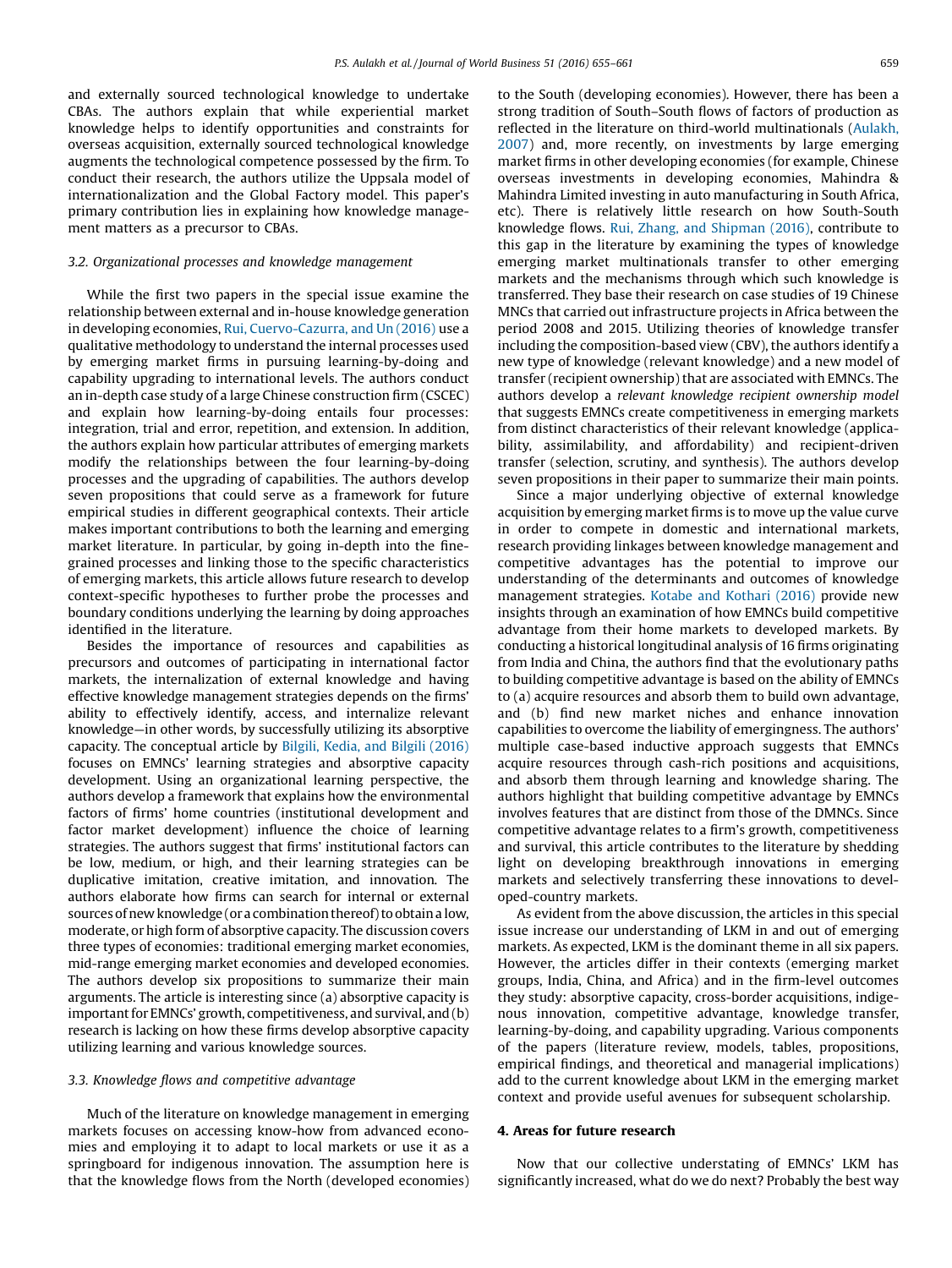<span id="page-5-0"></span>to progress is to build on the current research and continue to engage in meaningful and relevant scholarship. The six articles suggest several fruitful avenues for future research. These include increasing study sample size, replicating study using different geographical contexts, industry settings and ownership type (state versus private) for the purpose of comparison/generalization of findings, and including additional factors/relevant constructs to conceptualize/examine firm strategy and behavior and outcomes. Other future research directions proposed by the authors include analyzing newer and different types of knowledge, innovation processes, and learning approaches to compare the current findings, and undertaking the comparison of business-group affiliated firms with stand-alone firms in their capabilities for combining knowledge and resources required in the internationalization process. The papers further suggest that future research may investigate entry of EMNCs into other emerging markets and examine if such entries have any impact on the firms' strategies in developed markets.

In terms of research methodology, the authors suggest engaging in more in-depth case studies, obtaining micro-level information using field studies, participant observations etc., and adopting multilevel approaches. These are worthwhile research directions for the future. The call for papers for this special issue included an illustrative list of questions for the contributing authors to consider. Indeed the six papers selected for the special issue have addressed several of those suggested questions. We are hopeful that scholars in the future will continue to extend our understanding of LKM in the context of emerging markets. While we do not want to restate the importance of what the contributing authors have already suggested, we can certainly outline a few important directions of research to pursue in the future.

Extant research suggests that emerging markets are heterogeneous [\(Bilgili](#page-6-0) et al., 2016; Hoskisson, Wright, [Filatotchev,](#page-6-0) & Peng, [2013](#page-6-0)). Therefore, future research with the goal of understanding in more detail how such heterogeneity impacts LKM and related strategies of EMNCs and DMNCs will be useful. Such research needs to examine the heterogeneity issue for EMNCs venturing into other emerging markets and developed markets, and DMNCs entering various emerging markets. Within this stream of future research, scholars can investigate how EMNCs and DMNCs learn and build knowledge from their prior entries into emerging markets or developed markets, as the case may be. It will be interesting to study how firms modify their entry strategies and competitive behavior in different host markets based on knowledge and insights gained from prior entries in those or similar markets. To further advance our understanding, future scholars need to investigate how and why LKM strategies of DMNCs and EMNCs differ. Since industry context impacts firm strategy, future research also needs to shed light on how LKM and related strategies differ across industries and sectors ([Madsen](#page-6-0) & Desai, [2010](#page-6-0)). Although we were hoping to receive papers examining different kinds of knowledge flows across North-South, South-North, and South-South directions, as well as papers comparative in nature, most of the articles in the special issue focus on emerging market firms' knowledge management in and out of their own markets. How advanced country firms manage knowledge generated in emerging markets continues to be an area that needs work. This is particularly important because both the popular press and academic articles recognize the possibility of such flows broadly termed as 'reverse innovation' (e.g., [Govindar](#page-6-0)ajan & [Ramamurti,](#page-6-0) 2011). The contemporary global environment for businesses has increased the possibility of multidirectional knowledge flows as well as diverse loci of innovation, and future research can develop models that capture the underlying mechanisms that facilitate or restrict the effective integration of such flows.

Scholars who want to dig deeper into the process aspect of LKM may study how firms acquire, absorb, and manage knowledge internally as they internationalize, and how learning from success as well as failure actually happens within the firm. In this line of research, scholars may study how individual-level learning transfers to the organization level resulting in shared mental models. Scholars may also investigate how firms' internationalization reinforces or changes organizational routines and how such routines affect further internationalization in and out of emerging markets. Future researchers who want to conduct research at the individual level may find the concept of microfoundation and behavioral strategy useful in understanding how individuals, decisions makers, and top management (and their interactions) drive LKM and associated strategies [\(Contractor,](#page-6-0) Foss, Kundu, & [Lahiri,](#page-6-0) 2016). This aspect of research is important to pursue since firm-level decisions are ultimately undertaken by living individuals whose backgrounds (age, gender, education, etc.) may differ substantially.

Whatever the process undertaken by firms with regard to their LKM, it should ultimately lead to important outcomes that include successful internationalization. Prior research has shown how internationalization can affect firm performance in different ways ([Hennart,](#page-6-0) 2011). Therefore, it will be interesting to learn how LKM strategies of EMNCs and DMNCs influence firm performance through internationalization in and out of emerging markets. Previous research further suggests that many EMNCs are latecomers in the domain of internationalization and are trying to catch up with established players in the global market ([Li](#page-6-0) & [Kozhikode,](#page-6-0) 2008). Future research should delve into how LKM helps EMNCs overcome the latecomer disadvantage and enable catching up with more resource-endowed competitors. Finally, future research needs to undertake a longitudinal examination of firms' LKM strategies and their consequences, both positive and negative.

#### Appendix A.

#### Reviewers for the special issue

The editors thank the following reviewers for reading and providing detailed comments to the authors regarding their papers.

| Ahmet Kirca             | Nandini Lahiri      |  |
|-------------------------|---------------------|--|
| Ajai Gaur               | Nathaniel C. Lupton |  |
| Alex Eapen              | Nigel Driffield     |  |
| Alejandro G. Frank      | Oana Branzei        |  |
| Alvaro Cuervo-Cazurra   | Omar Malik          |  |
| Anna Lamin              | Pervez Ghauri       |  |
| <b>B.Elango</b>         | Peter Enderwick     |  |
| C. Annique Un           | Rabi Bhagat         |  |
| Canan C. Mutlu          | Rajiv Kozikode      |  |
| Chang Hoon Ho           | Rajneesh Narula     |  |
| Chinmay Pattnaik        | Rakesh Sambharaya   |  |
| Debmalya Mukherjee      | Raveendra Chittoor  |  |
| Deeksha Singh           | Rekha Krishnan      |  |
| Deepak Datta            | Sali Li             |  |
| Eric WK Tsang           | Sarianna Lundan     |  |
| <b>Farok Contractor</b> | Sathyajit Gubbi     |  |
| Gary Knight             | Shavin Malhotra     |  |
| Helen Hu                | Siavash Alimadadi   |  |
| Hui Tan                 | Snehal Awate        |  |
| Huichuan Rui            | Sougata Ray         |  |
| Indu Ramachandran       | Stav Fainschmidt    |  |
| Jane Lu                 | Stephanie Lu Wang   |  |
| Janet Murray            | Stewart Miller      |  |
| Joshua J. Daspit        | Su Vax Halliday     |  |
| <b>Iustin Tan</b>       | Sunil Venaik        |  |
| Keith Brouthers         | Tailan Chi          |  |
| Klaus Meyer             | Tanvi Kothari       |  |
|                         |                     |  |